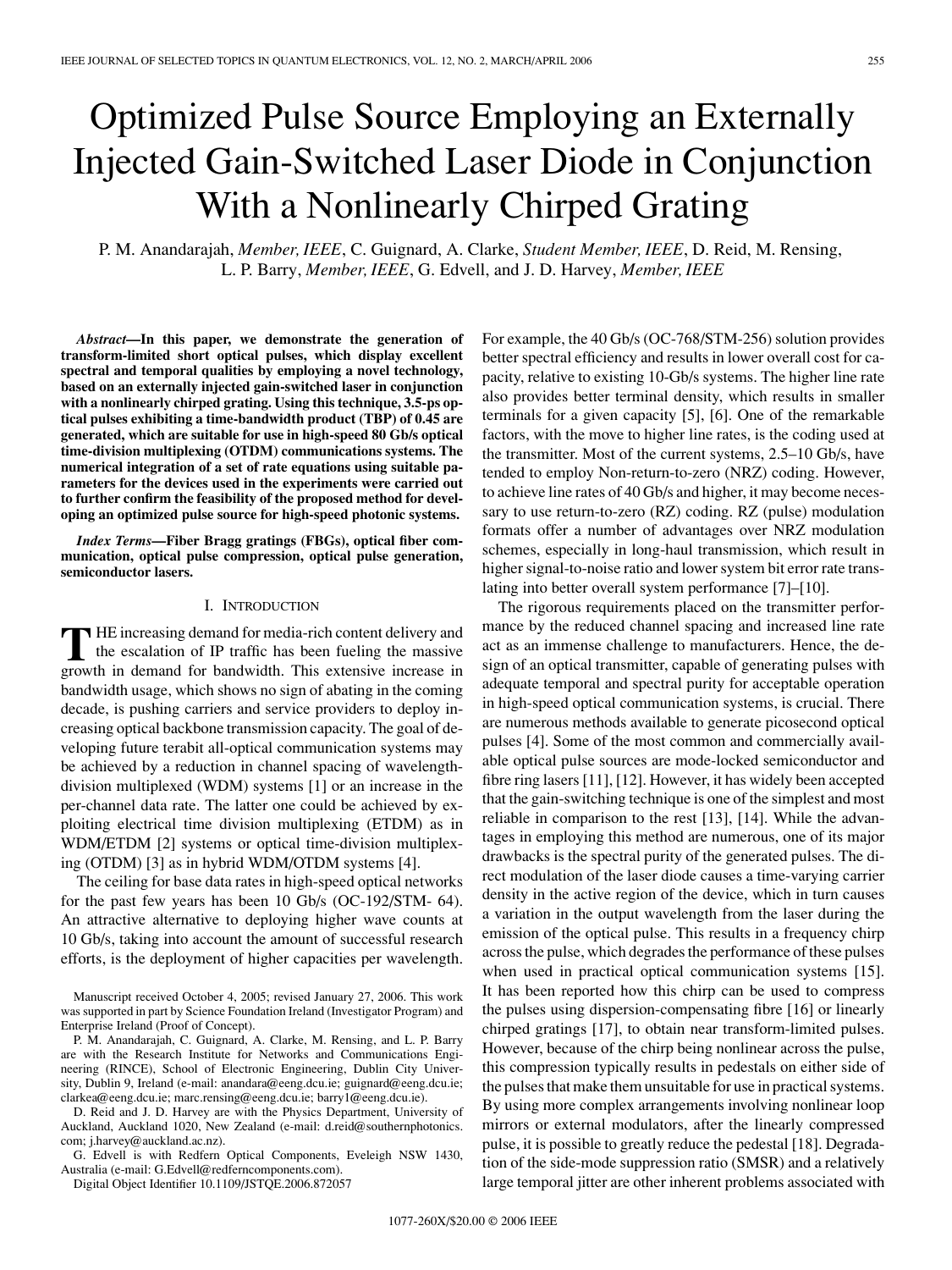the technique of gain switching. However, by externally injecting into a gain-switched laser, the above-mentioned shortcomings could be overcome [18], [19].

The work described in this paper concerns the generation of temporally and spectrally pure short optical pulses (temporal pedestal, and spectral SMRSs greater than 30 dB). The pulse source comprises a nonlinearly chirped fiber Bragg grating (NC FBG) in conjunction with an externally injected gain-switched laser [20]. The design of the NC FBG is determined by the complete characterization of the gain-switched pulse using the technique of frequency resolved optical gating (FROG) [21]. This characterization yields the parameters that are required for the design of an NC FBG with a group-delay profile that is opposite to that measured across the pulse. By employing the tailor-made NC FBG after the gain-switched laser, we can achieve direct compression of the gain-switched pulses to obtain near transform-limited pulses. We show experimental results, obtained by employing this novel technique, where 3.5-ps pulses (FWHM) at a repetition rate of 10 GHz and an associated spectral width of 130 GHz are generated. The resulting pulse and spectral widths show that this technique yields near transform-limited pulses with a time–bandwidth product (TBP) of 0.45. These pulses also portray an extinction of the temporal pedestals up to about 35 dB below the peak of the pulse. This excellent temporal pedestal suppression ratio (TPSR) is achieved not only by the grating filter having a nonlinear group-delay profile that is the inverse of that across the gain-switched pulse directly from the laser, but also by ensuring that the grating filter has a specially adapted filter-transfer characteristic. The NC FBG has a custom-designed nonlinear reflective profile that optimizes the output pulse spectrum thereby further enhancing the temporal quality of the pulses. The spectral and temporal characteristics of such a pulse source would make it suitable for use as a transmitter in 80 Gb/s OTDM or hybrid WDM/OTDM systems.

This paper is divided into four main sections as follows. Section II focuses on the layout of the externally injected gainswitched laser and the complete characterization of the generated pulses. Section III then concentrates on the fabrication of two types of gratings that could be used to compress the externally injected gain-switched pulses. The employment of the two types of gratings to achieve pulse compression is explained in Section IV. Finally, Section V presents the numerical modeling carried out to validate our experimental results.

### II. EXTERNALLY INJECTED GAIN-SWITCHED LASER

The experimental setup employed in this work is shown in Fig. 1. A 10-GHz sine wave is amplified with the aid of a highpower RF amplifier. A bias tee is then used to combine the electrical RF signal with a dc bias  $(2.5 I_{th})$  to enable gain switching of a commercially available NEL DFB laser contained within a hermetically sealed high-speed package. The laser used has a 3-dB bandwidth of 20 GHz, and an output power of 4.7 dBm, both measured at a bias current of 3  $I_{\text{th}}$ . The resulting pulses generated were at a wavelength of 1549.35 nm. Wavelength tun-



Fig. 1. Experimental setup for pulse generation using an externally injected gain-switched laser.

ability of the laser mode over a range of 2 nm could be achieved by temperature controlling the diode.

To overcome the poor SMSR ( $\sim$ 5 dB) and timing jitter ( $\sim$ 2 ps) of the gain-switched pulses, we use external injection (via an optical circulator) from a second DFB (2) laser biased at 23.5 mA ( $\sim$ 1.2 $I_{\text{th}}$ ). A polarization controller was also used to ensure that the light being injected was aligned with the optical axis of the modulated laser. The injected power, incident on the modulated laser diode, was measured to be about −20 dBm after considering the losses incurred in the optical injection path. External light injection improves the SMSR to around 30 dB and reduces the timing jitter to  $\langle 1 \rangle$  ps (as measured using an Agilent Digital Communications Analyzer). The actual jitter on the externally injected gain-switched output is expected to be in the order of 200 fs or less as demonstrated in previous work [22]. The generated pulses can then be characterized using an optical spectrum analyzer (OSA), a high-speed oscilloscope in conjunction with a 50-GHz pin detector, and also a FROG measurement system.

Fig. 2(a) and (b) displays the optical spectra of the gainswitched laser both without and with external injection, respectively, and it can be seen that the case without injection results in a degraded SMSR of about 5 dB. The overlapping of the broadened modes prevents the side mode being distinguished from the main mode. However, with external injection, a vast improvement in the SMSR  $(>30 \text{ dB})$  is evident. Moreover, from the same figure, the spectral width of the externally injected gain-switched laser is determined to be about 140 GHz. Fig. 3 shows the nonaveraged oscilloscope trace of the detected pulse from which the low temporal jitter can be noted. The ringing in this pulse is due to its duration being shorter than the response time of the detector. To accurately characterize this pulse, it is thus necessary to use the FROG technique.

In these experiments, a standard second harmonic generation (SHG) FROG based on the spectral resolution of the output from a noncollinear autocorrelator, as described in [21], was used. SHG was performed in a beta barium borate (BBO) crystal with an interaction length of 250  $\mu$ m. With this interaction length, the expected variation in the SHG response [23] was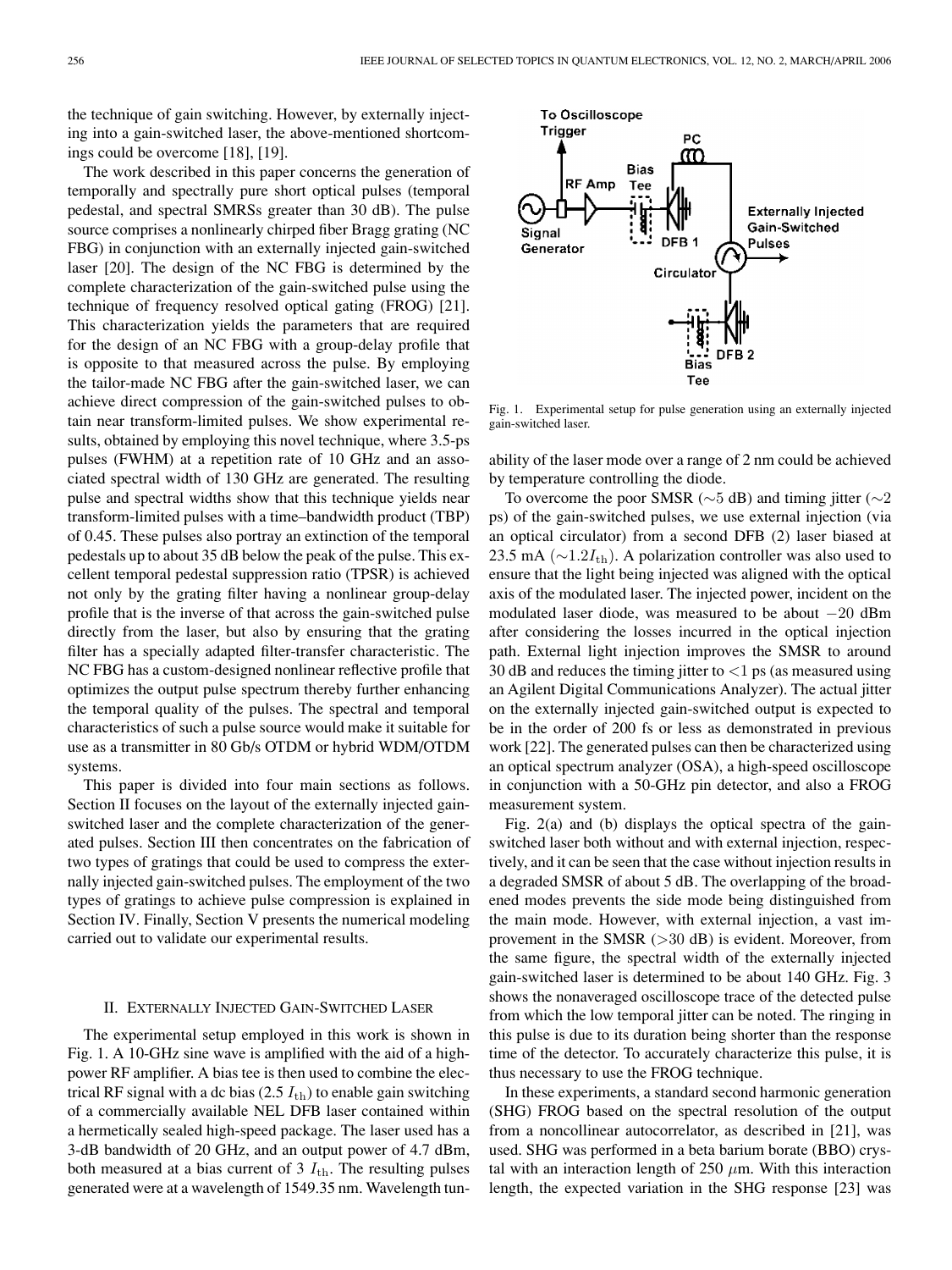

Fig. 2. Spectra of gain-switched laser (a) without and (b) with injection.



Fig. 3. Oscilloscope trace of the externally injected gain-switched pulse.

negligible over a 100-nm bandwidth around 1550 nm. The SHG output was spectrally resolved using a grating spectrometer with a 1024-element cooled photodiode array mounted on the output. The spectral resolution was  $\Delta\lambda = 0.04$  nm at an SHG wavelength of 775 nm. The autocorrelator delay was controlled by a stepping motor with temporal resolution of  $\Delta \tau = 6.7$  fs. The complete electric field of the input optical pulse can be determined from the measured spectrogram by using standard retrieval techniques [21]. A short-pulse erbium-doped fibre amplifier (EDFA), specifically designed for the amplification of pulses with a duration in the order of 2 ps (FWHM), is used before the FROG measurement setup to improve the signal-tonoise ratio of the measurement. From the FROG measurement, we can accurately characterize the intensity and chirp profile across the optical pulses from the gain-switched laser with external injection. Fig. 4 indicates that the pulses had a duration



Fig. 4. Intensity (solid line) and chirp (dashed line) of optical pulses from the externally injected gain-switched laser.

(FWHM) of about 10.5 ps and that the frequency chirp (dashed line) becomes nonlinear in the wings of the pulse generated due to the gain-switching mechanism. The resulting TBP of the pulse is 1.5.

#### III. GRATING FABRICATION

We subsequently use the measured nonlinear chirp across the pulse to design and fabricate an NC FBG. This process involves the initial creation of the group-delay response for the FBG based on the group-delay data derived from the FROG measurements of the externally injected gain-switched pulse. The FBG target group-delay response is simply selected as the inverse of the pulse group-delay response, which should result in the pulse having a constant group-delay profile over the pulse bandwidth after it has reflected from the FBG. In addition to a constant group-delay profile across the pulse bandwidth, for an optimized pulse source, we also require the pulse to exhibit a Gaussian spectrum. Generally, gain-switched spectra tend to be more rectangular than Gaussian spectra. The reflection profile of the NC FBG is constructed as the difference between the spectral amplitude of the gain-switched output and a Gaussian profile, which should result in the compressed pulse portraying a Gaussian spectrum. Once the FBG target spectrum and group-delay profile are obtained, it is relatively straightforward to calculate an FBG design that can be implemented into the optical fibre by using an inverse scattering algorithm [24]–[26]. The FBGs are fabricated by using a holographic writing method [27], where a computer electronically controls the FBG phase and amplitude and does not require a custom-made phase mask. Hence, it is even possible to fabricate NC FBGs for each individual DFB laser in larger volumes at a low cost (as there is no need for a custom-made phase mask), if the nonlinear chirp is different from laser to laser.

The reflective and group-delay profiles of the fabricated NC FBG are shown in Fig. 5. We also fabricated a linearly chirped fibre grating that had a chirp profile opposite to a linear approximation of the chirp across the gain-switched pulse. In both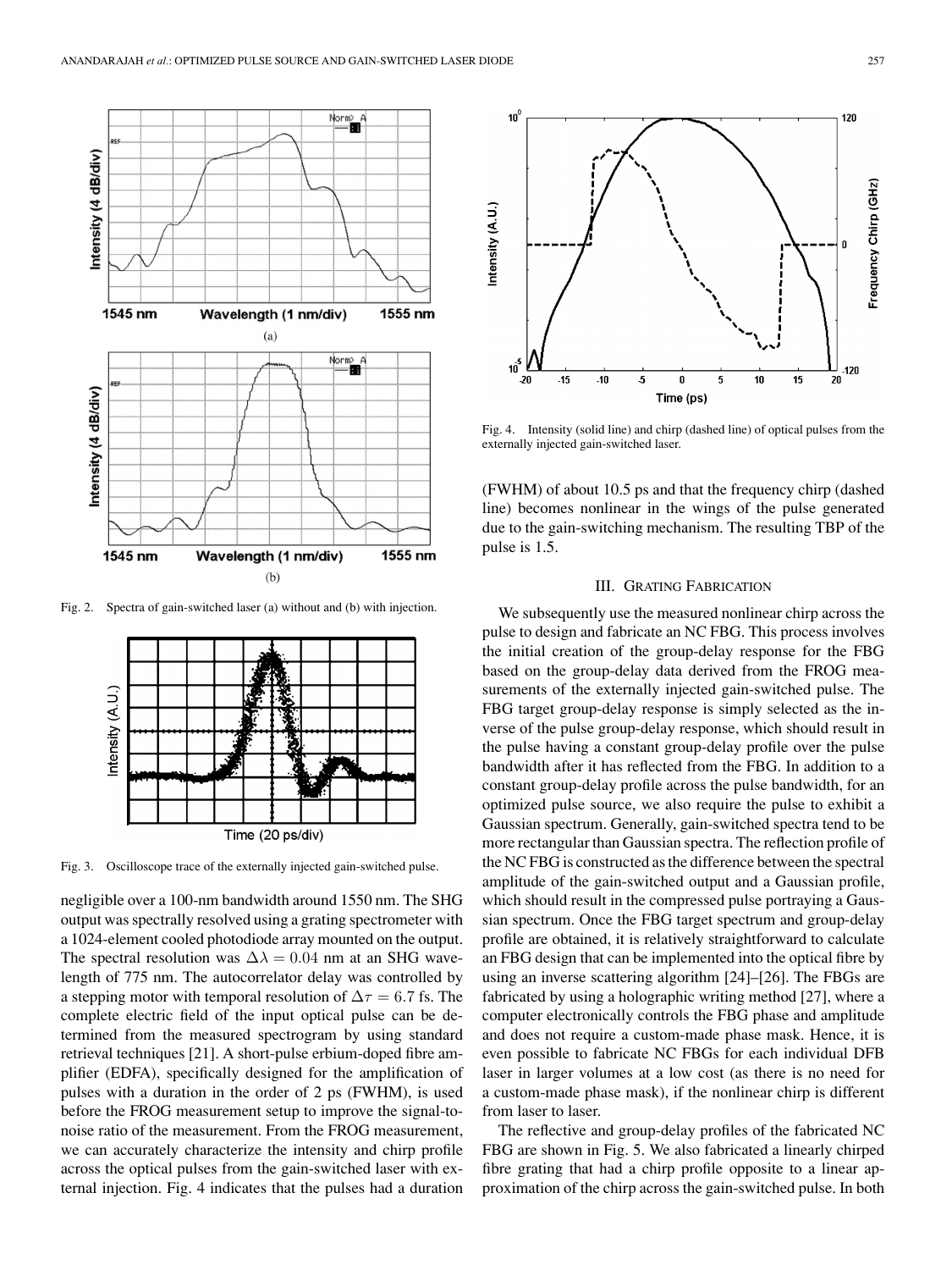

Fig. 5. Reflection (solid line) and group delay (dashed line) profiles of the nonlinearly chirped fiber grating.



Fig. 6. Experimental setup for optimized pulse generation.

the cases, the agreement between the measured and the target group-delay profile was very good, with a standard deviation of the measured error  $<$ 1.5 ps, which is quite close to the estimated noise level of  $+/-1$  ps for the group-delay measurements.

#### IV. PULSE COMPRESSION

By placing the nonlinear and linear fibre gratings after the externally injected gain-switched laser, as shown schematically in Fig. 6, we subsequently characterize the pulse compression in the fibre gratings using the FROG technique. In the experimental work presented here, the pulse recovery routinely gave retrieval errors of  $G < 0.005$  on a 128  $\times$  128 grid [21], which indicated the accuracy of our retrievals.

Fig. 7(a) and (b) shows the measured intensity and chirp profile of the gain-switched optical pulses after compression with the linearly and nonlinearly chirped fibre gratings, respectively. In both cases, the gratings have eliminated any frequency chirp across the center of the pulses. However, when the linearly chirped grating is used, we can see how the nonlinearity of the chirp directly from the gain-switched laser results in significant pedestals on the leading and trailing edges of the pulse



Fig. 7. Intensity (solid line) and chirp (dashed line) profiles of externally injected gain-switched pulses after (a) linearly chirped and (b) nonlinearly chirped gratings.

[Fig. 7(a)]. Such pedestals, which are around 23 dB down from the peak of the pulse, would clearly pose significant problems (through intersymbol interference) for the use of these pulses in high-speed OTDM systems [28].

The compression in the nonlinear fibre grating results in a 3.5-ps FWHM pulse [pulse and corresponding chirp profile shown in Fig. 7(b)]. It can clearly be seen that the resultant chirp is flat and has a very small order of magnitude across the pulse. Also, as can be seen in the figure, the pedestals have almost been eliminated (TPSR  $>$  35 dB). The latter one is due to not only the elimination of the chirp across the pulse but also the output pulse spectrum being Gaussian due to the nonlinear reflection profile of the grating, as explained earlier. It is important to note that, for a non-Gaussian spectrum, even if the group delay is entirely compensated, temporal pedestals could exist. The Fourier transform of a rectangular spectrum, which results in a Sinc temporal pulse [29], could be used to justify the presence of such pedestals. It is also important to note that a large group delay ripple (GDR) in the compressing FBG could cause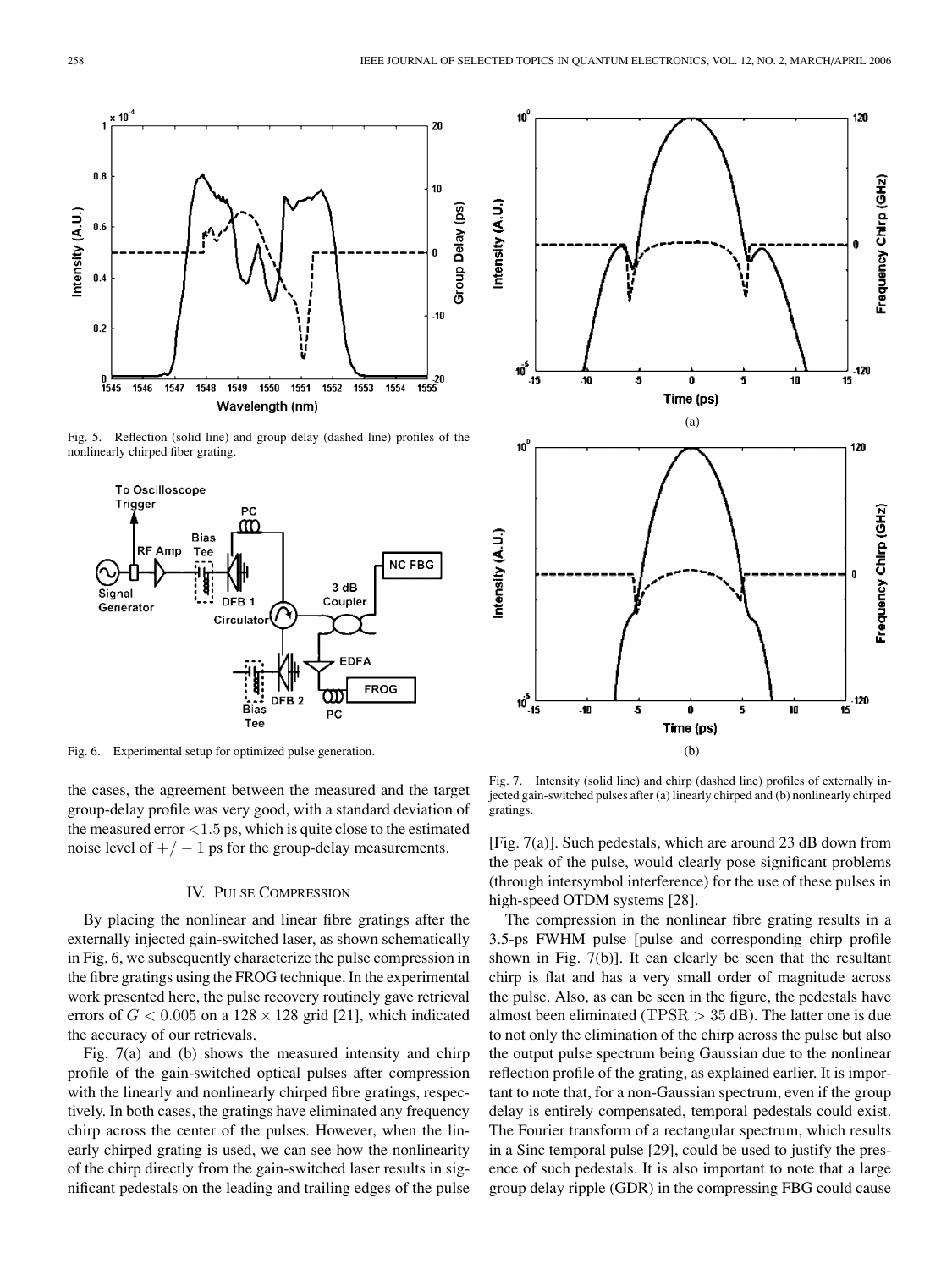

Fig. 8. (a) The input to and (b) output spectrum (solid line) from the NC FBG and their corresponding group delays (dashed lines) and (c) a comparison of the spectrum obtained by the FROG (solid line) and the OSA (dashed line) after the NCFBG.

low-intensity temporal pedestals. However, in this experiment, no such pedestals were observed mainly due to the low level of GDR, as mentioned earlier, with a standard deviation of less then half the compressed pulsewidth.

The spectra and the group delay of the input and output pulses to and from the NC FBG are shown in Fig. 8(a) and (b), respectively. It is clear that the group delay has been compensated for entirely by the tailor-made NC FBG. The output spectrum is more Gaussian shaped and symmetric in comparison to the input, which is due to the compensation by the nonlinear reflection profile of the NC FBG. The OSA spectrum, which is in excellent agreement with the pulse spectrum obtained from the FROG measurement, shows that the spectral width is around 130 GHz as shown in Fig. 8(c). The quoted pulsewidth and associated spectral width result in a TBP of 0.45.

This pulse generation/compression technique portrays excellent repeatability. Furthermore, within laboratory conditions, the scheme exhibited stable operation over about a 24 hour period. This could be mainly attributed to the bias current and temperature of the two DFB (modulated and seeding) lasers being controlled with the aid of Profile current/temperature controllers. Hence, drifts in wavelength of the lasers, due to current or temperature variations were negligible. Furthermore, the wavelength variation with temperature of the fabricated FBGs being relatively small (∼0.009 nm/◦C) also leads to the stable generation of optimized pulses over very long periods of time.

#### V. SIMULATIONS

## *A. Theoretical Model*

To further confirm the effect of both the group-delay and the reflectivity profiles of the FBG on the pulse compression and to validate the experimental results, numerical simulations were carried out. The laser is described by the following single-mode rate equations [30], [31], which are given for the carrier density  $N(t)$  and the complex electric field  $E(t) = \sqrt{S(t)}e^{i(\omega t + \varphi(t))}$ , where  $S(t)$  is the photon density and  $\varphi(t)$  is the phase

$$
\dot{E}(t) = \frac{1}{2} \left[ \Gamma_c g(N, S) - \frac{1}{\tau_{\rm p}} \right] E(t)
$$

$$
+ i \frac{\alpha_{\rm H}}{2} \left[ \Gamma_{\rm C} G_{\rm N}(N(t) - N_{\rm t}) - \frac{1}{\tau_{\rm p}} \right] E(t) \tag{1}
$$

$$
\dot{N}(t) = J - \frac{N(t)}{\tau_{\rm e}} - g(N, S)S(t). \tag{2}
$$

These equations call for the physical constants described below.  $N_t$  and  $N_{th}$  are, respectively, the carrier density at transparency and at threshold with  $N_{\text{th}} = N_{\text{t}} + (1/\Gamma_{\text{C}}G_{\text{N}}\tau_{\text{p}})$ .  $\Gamma_{\text{C}}$ is the field confinement factor,  $G_N$  is the differential gain, and  $\alpha_H$  is the linewidth enhancement factor.  $\omega_0$  is the angular frequency of the solitary laser at threshold. The nonlinear gain is expressed as  $g(N, S) = G_N(N(t) - N_t)(1 - \varepsilon_{nl}S(t))$ , where  $\varepsilon_{\rm nl}$  is the gain compression factor. The carrier lifetime  $\tau_{\rm e}$  is determined at threshold by  $1/\tau_{\rm e}=A+BN_{\rm th}+CN_{\rm th}^2$  with  $A$  the rate of nonradiative recombinations,  $B$  the rate of spontaneous radiative recombinations, and  $C$  the rate of Auger recombination processes. The photon lifetime  $\tau_p$  is determined by the full losses of the solitary laser:  $1/\tau_p = v_g \alpha_{in} - 1/\tau_c \ln(R_1 R_2)$ . Here,  $\alpha_{\rm in}$  corresponds to the scattering losses in the active volume,  $v_{\rm g} = c/n_{\rm g}$  is the group velocity with c the speed of light in vacuum and  $n<sub>g</sub>$  the group index of the active medium. The parameters  $R_1$  and  $R_2$  are the power reflectivity of the left and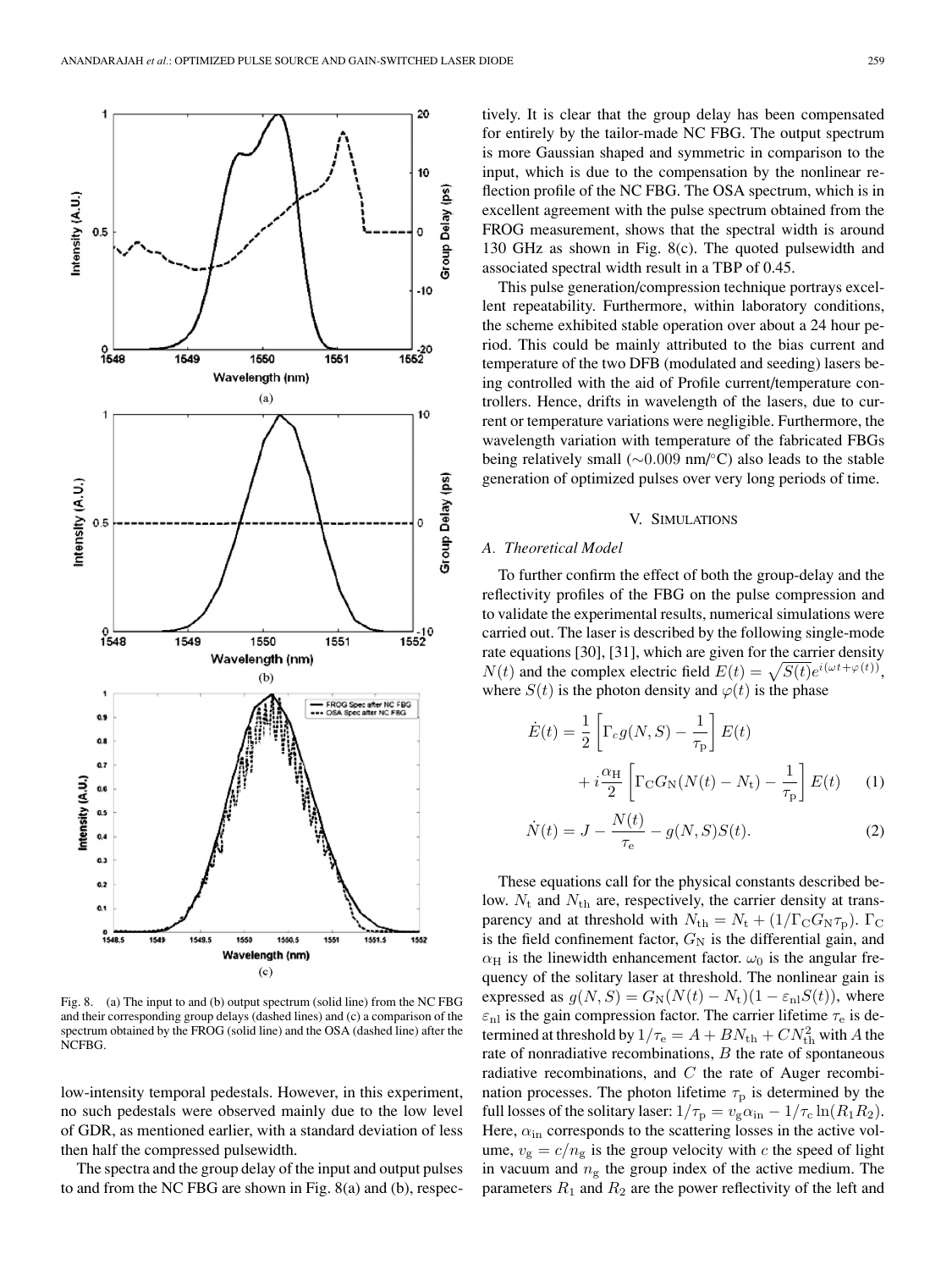| Physical constant                                  | Value                                               |
|----------------------------------------------------|-----------------------------------------------------|
| Length of the active medium $(L_{\rm D})$          | $3\times10^{-4}$ m                                  |
| Width of the active medium $(l)$                   | $9\times10^{-7}$ m                                  |
| Thickness of the active medium $(e)$               | $8.5 \times 10^{-8}$ m                              |
| Group index of the active medium $(ns)$            | 3.57                                                |
| Scattering losses $(\alpha_{in})$                  | $4020 \; \mathrm{m}^{-1}$                           |
| Confinement factor ( $\Gamma_c$ )                  | 0.51                                                |
| Differential gain $(GN)$                           | $5.2\times10^{-20}$ m <sup>-2</sup>                 |
| Gain compression factor $(\mathcal{E}_{nl})$       | $5.2\times10^{-20}$ sm <sup>3</sup>                 |
| Carrier density at transparency $(N_1)$            | $1.0\times10^{-24}$ m <sup>-3</sup>                 |
| Rate of non-radiative recombinations $(A)$         | $2.7\times10^{6}$ s <sup>-1</sup>                   |
| Rate of spontaneous radiative recombinations $(B)$ | $9\times10^{-17}$ s <sup>-1</sup> m <sup>-3</sup>   |
| Rate of Auger recombination processes $(C)$        | $1.8\times10^{-39}$ s <sup>-1</sup> m <sup>-6</sup> |
| Carrier lifetime at threshold $(\tau_e)$           | $0.31$ ns                                           |
| Round trip time in laser cavity $(\tau_c)$         | 7.14 ps                                             |
| Linewidth enhancement factor $(\alpha_{\text{H}})$ | $\overline{2}$                                      |
| Amplitude reflectivity $(R_1)$                     | 0.3                                                 |
| Amplitude reflectivity $(R_2)$                     | 0.3                                                 |

TABLE I SOME PARAMETER VALUES FOR THE LASER DIODE USED IN THE NUMERICAL SIMULATIONS



Fig. 9. (a) Experimental and numerical curves for PI and (b) the evolution of the relaxation frequency against the bias current.

right facets of the laser:  $R_{1,2} = r_{1,2}^2$ .  $\tau_c = 2L_\mathrm{D}/v_\mathrm{g}$  corresponds to the cavity lifetime and  $L<sub>D</sub>$  is the laser diode length. Finally,  $J = (I/qV)$  is the injection current density with V the volume of the active medium. When the laser is gain switched, its current consists of the bias  $I<sub>b</sub>$  and the modulation current  $\Delta I(t)$ .  $I(t) = I_{\text{b}} + \Delta I(t) = I_{\text{b}} + m \sin(2\pi f_{\text{m}}t)$ , where m corresponds to the modulation depth and  $f<sub>m</sub>$  to the modulation frequency.

Table I gives the values of the parameters we used in our simulations. Most of them were provided by the constructor, while a few such as the nonradiative recombination and the Auger recombination process were estimated from experimental results. Fig. 9 displays both the experimental and theoretical graphs for the *PI* curve and the evolution of the relaxation frequency against the bias current. The good agreement between the experimental and theoretical results (both static and dynamic characteristics) demonstrates that our model is reasonably accurate.

To simplify the study, we have not considered external optical injection in these simulations. In fact, the low level of injection, used experimentally, should not have great influence on the chirp. The sole reason for injection is to improve the SMSR and jitter. As a consequence, the simulation results presented can be easily compared and contrasted to the experimental results.

## *B. Results*

Setting the bias current  $I<sub>b</sub>$  at  $2I<sub>th</sub>$  and the modulation frequency at 10 GHz, we examined the effect of filtering the gain-switched pulse with both linearly and nonlinearly chirped FBG, when the reflection profile of the grating was either square topped, or had a nonlinear profile to achieve a Gaussian spectral output. In the simulations, (1) and (2) were solved directly using a fourth-order Runge–Kutta algorithm. The initial conditions are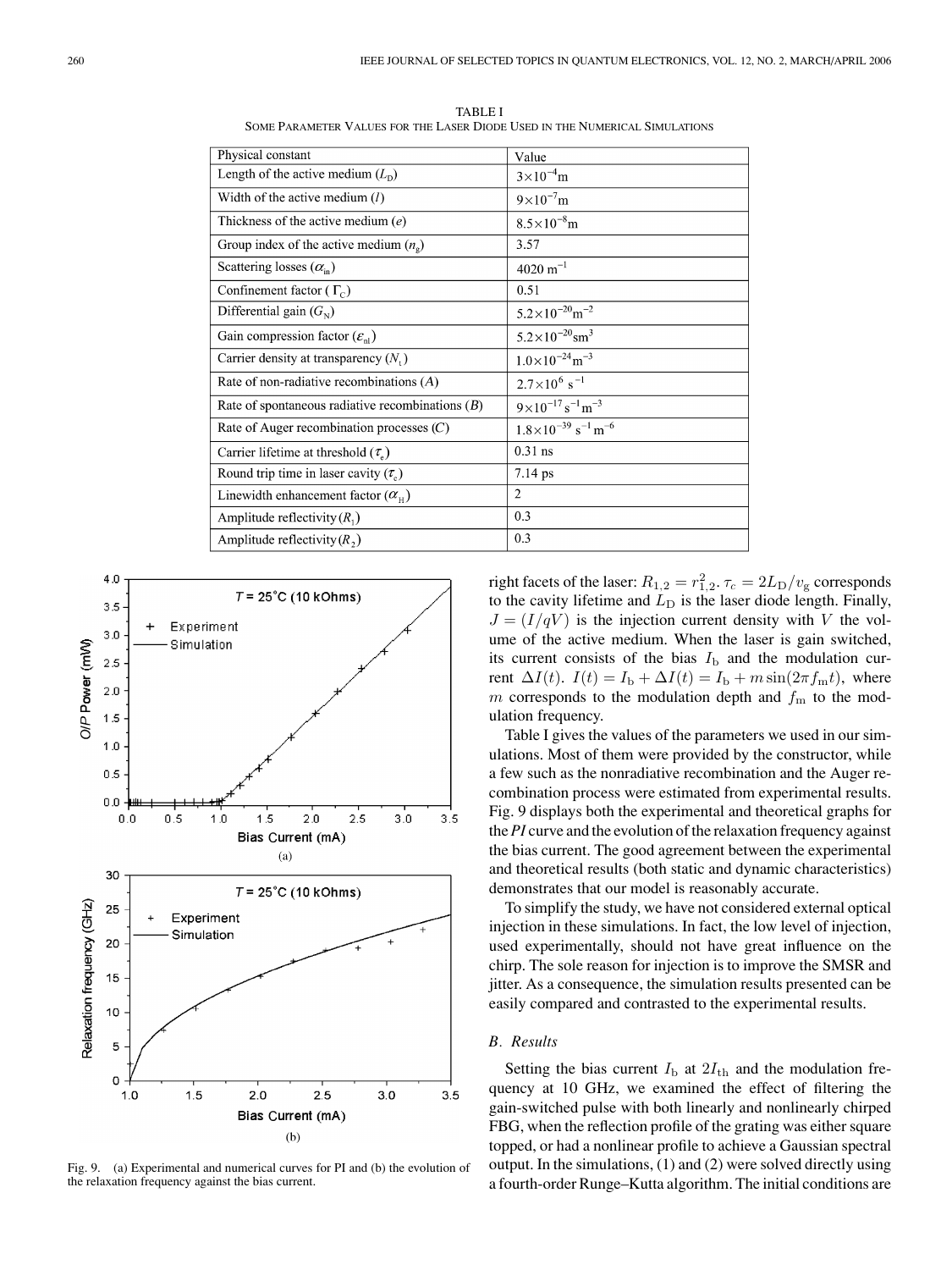

20  $1.0$ 15  $0.8$  $10$ Group Delay (ps) Reflectivity 5  $0.6$ o  $0.4$ -5  $0.2$  $-10$  $-15$  $0.0$  $-20$ 1548 1549 1550 1551 1552 Wavelength (nm)  $(a)$ 800 600 Normalized Intensity  $0.1$ 400 Chirp (GHz) 200  $0.01$  $-200$  $1E-3$  $-400$ -600  $1E - 4$  $15$  $-5$  $\ddot{\mathbf{s}}$  $-10$ o  $10$  $-15$ Time (ps)

Fig. 10. Characteristics of the optical pulses from the gain-switched laser. (a) The intensity (solid line) and the chirp (dashed line) of the pulse. (b) Pulse spectrum (solid line) and its corresponding group delay (dashed line).

taken from (1) and (2) by setting the left-hand side of the equations to zero. A trajectory of at least 50 ns was discarded to allow for transients to die out.

Fig. 10(a) presents the intensity and the chirp of the gainswitched optical pulses when the modulation amplitude is set to  $3I_{\text{th}}$ , which corresponds to experimental RF modulation level. The spectrum and group-delay profile of the gain-switched pulse is also shown in Fig. 10(b). The instantaneous frequency chirp  $\delta v(t)$  (in gigahertz) across the pulse is directly obtained from the phase  $\phi(t)$  by  $\delta v(t) = (1/2\pi)(d\varphi/dt)$ . It is noted that that the 9.5-ps pulse generated exhibits a TBP of 1.3, which gives evidence of a large frequency chirp across the pulse. Moreover, as presented experimentally, the profile of the frequency chirp is similar and becomes nonlinear in the wings of the pulse. As explained previously, two types of dispersion compensation are compared in this article: one that compensates only the linear part of the pulse's group delay, whereas the other compensates the entire pulse's group delay. Figs. 11(a) and 12(a) show groupdelay and reflection profiles of the two filters used. The intensity and chirp profiles of the gain-switched pulses after reflection on the linearly and the nonlinearly chirped FBG are shown in Figs. 11(b) and 12(b), respectively.

In both cases, the reflection profile of the grating is set to have a nonlinear response to obtain a Gaussian spectral output. The

Fig. 11. (a) Reflection (solid line) and group delay (dashed line) profiles of the linearly chirped FBG with a filter response altered to achieve Gaussian output. (b) Intensity (solid line) and chirp (dashed line) of gain-switched pulses after reflection on this FBG.

 $(b)$ 

use of an FBG with a group delay opposite to that of the gainswitched laser allows us to achieve transform-limited pulses. In the example used in the simulations, a 3.4-ps pulse is achieved, and there are no pedestals on the wings of the pulse. However, if the group delay of the FBG is opposite to the linear fit of the pulse's group delay, the frequency chirp across the center of the pulse is eliminated but the nonlinear chirp remains visible in the wings of the pulse. As a consequence, the 4-ps pulse is characterized by a TBP of 0.54 and contains pedestals around 16 dB down from the peak of the pulse as shown in Fig. 11(b). These numerical results reproduce the experimental features: compensation of only the linear portion of the chirp results in significant pedestals in the leading and trailing edges of the pulse due to the remaining nonlinear chirp.

Using our simulation model, we subsequently went on to examine the effect of using a nonlinearly chirped fibre grating with a reflection profile that is square topped and does not affect the shape of the spectrum. The grating profile and resulting output pulses are displayed in Fig. 13. As can be seen, the output pulse is characterized by a TBP of 0.57 and the pedestals are reduced around 21 dB down from the peak of the pulse [see Fig. 13(b)]. This result clearly shows that to obtain optimum pulses having pedestal suppression greater than 30 dB [28], it is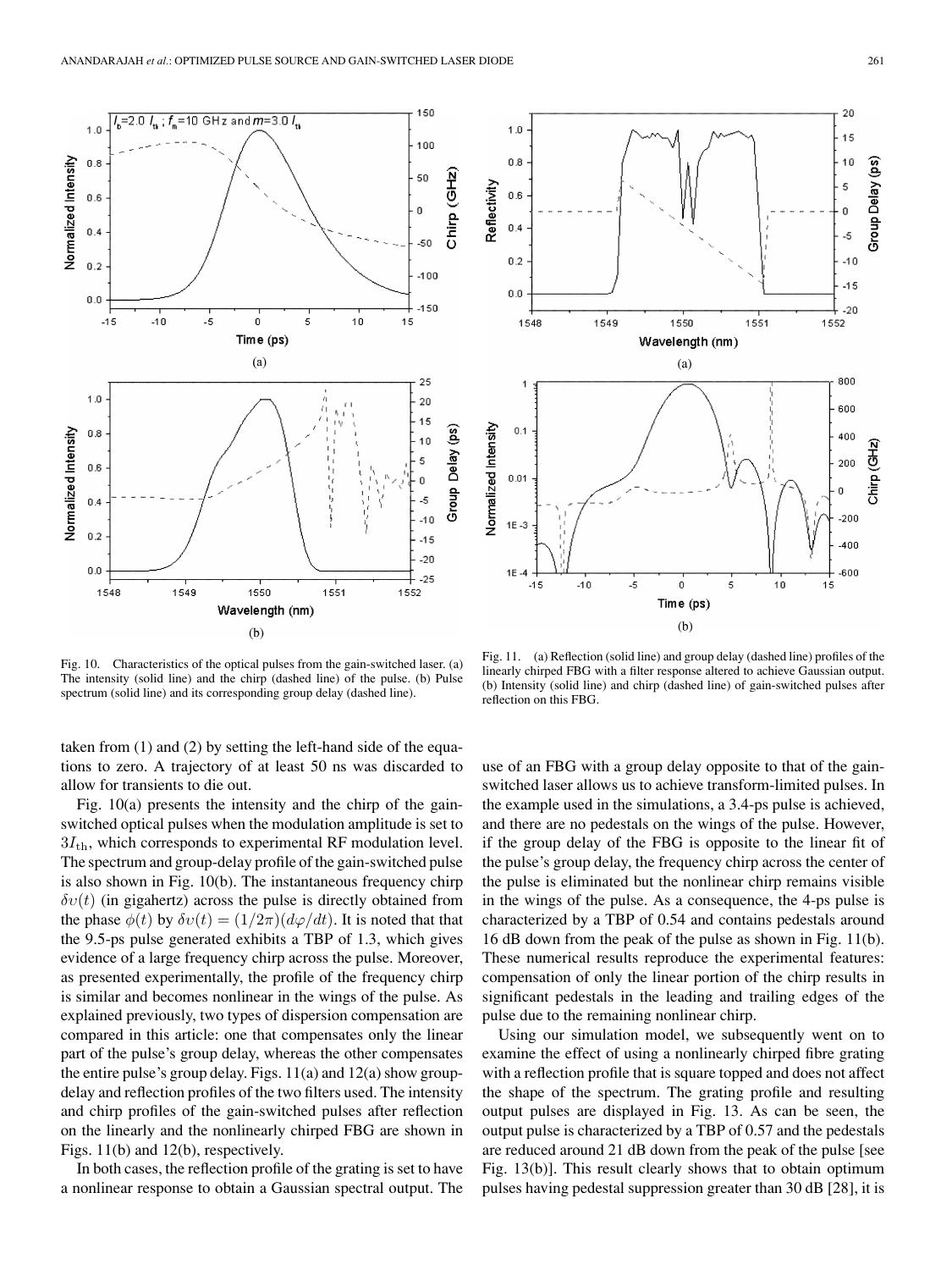

Fig. 12. (a) Reflection (solid line) and group delay (dashed line) profiles of the nonlinearly chirped fiber Bragg grating with a filter response altered to achieve Gaussian output. (b) Intensity (solid line) and chirp (dashed line) of gain-switched pulses after reflection on this FBG.

necessary to compensate for both the nonlinear chirp of the gainswitched laser and the non-Gaussian spectral output. Another possible method that we investigated through simulation, to reduce the height of the pulse pedestals obtained when a linearly chirped fibre grating is used, is to reduce the bandwidth of the FBG filter. By altering the filter bandwidth, it should be possible to filter out and eliminate the edges of the spectrum where the group delay becomes nonlinear. For this simulation, we used an FBG having a group delay that was the inverse of the linear group delay across the center of the gain-switched pulse, and a reflection profile that was set to obtain a Gaussian spectral output. We then proceeded to reduce the bandwidth of the FBG.

Fig. 14 displays the evolution of both the pedestal and the TBP of the pulse when the FBG's bandwidth is varied (as a percentage of the bandwidth of the spectrum from the gainswitched laser). When the FBG is characterized by a bandwidth that corresponds to half the pulse's bandwidth, the pedestals are reduced 28.5 dB down from the peak of the pulse. The resulting TBP is around 0.47 but the pulsewidth has been broadened to 7 ps. Thus, although this technique does greatly reduce the level of the pedestals, this is achieved at the expense of pulse duration, which is significantly increased.



Fig. 13. (a) Reflection (solid line) and group delay (dashed line) profiles of the nonlinearly chirped fiber Bragg grating with a square filter response. (b) Intensity (solid line) and chirp (dashed line) of gain-switched pulses after reflection on this FBG.



Fig. 14. Evolution of the pedestals and the time–bandwidth product of the pulses when the bandwidth of the linearly chirped fiber Bragg grating is varied.

#### VI. CONCLUSION

We have demonstrated the generation of near transformlimited 3.5-ps gain-switched pulses that exhibit an excellent TPSR by using an NC FBG. The initial gain-switched pulses display a large nonlinear chirp across the wings of the pulse, and by using the measurement technique of FROG, the chirp across the pulses has been completely characterized. From this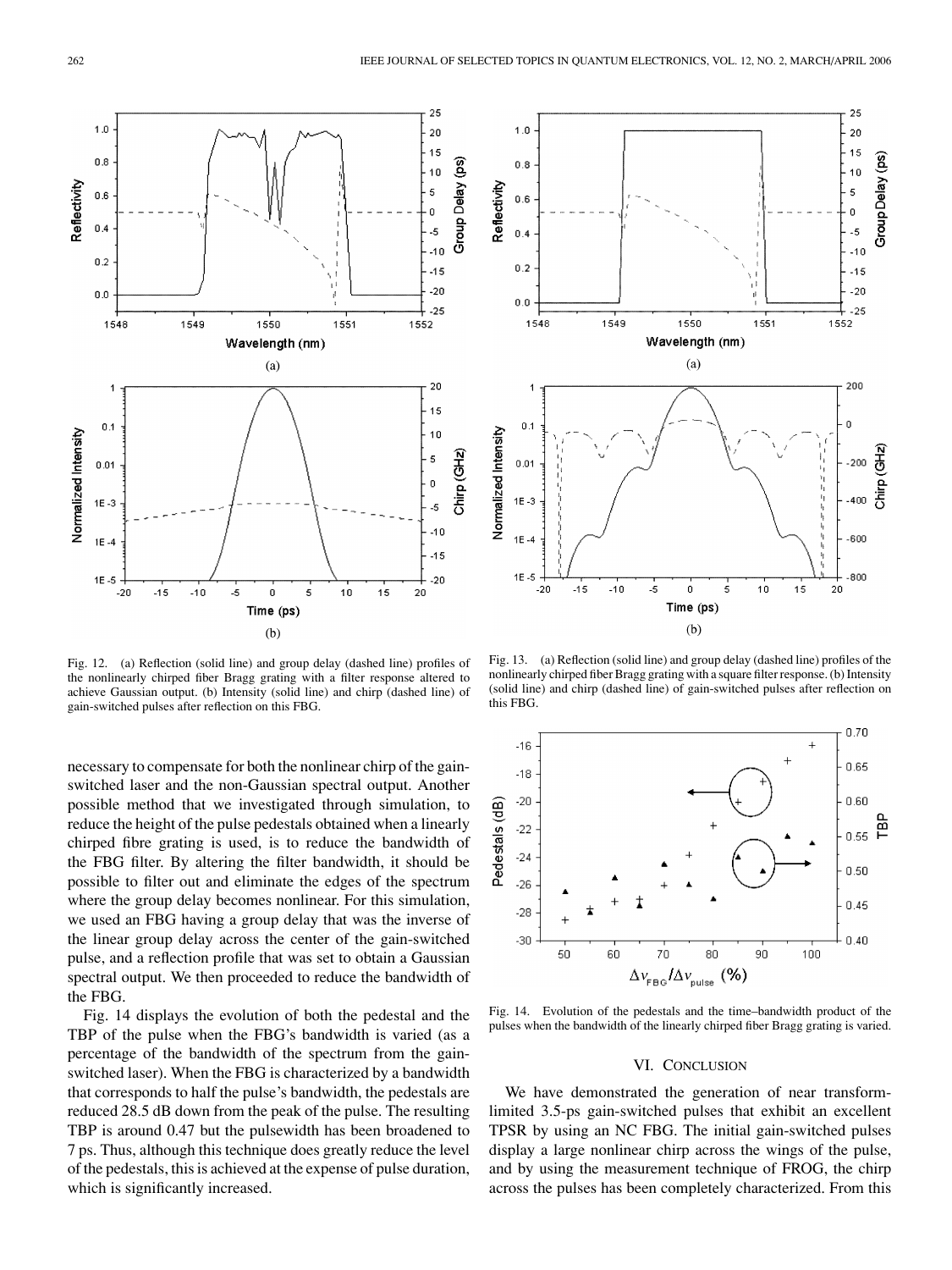complete characterization, we subsequently design and fabricate a nonlinearly chirped fiber Bragg grating that has a nonlinear group-delay profile opposite to the group delay of the input pulse. The fabricated grating also has a nonlinear reflection profile to optimize the output spectrum of the generated pulses. The resultant output pulses display excellent temporal and spectral purity, which would make this pulse source ideal for use in 80 Gb/s OTDM systems. Moreover, the experimental results were compared to a numerical analysis of the rate equations, which were found to validate the experimental results, including the reduction of the pedestals when both a specific reflective profile (to compensate for the asymmetry of the pulse spectrum) and a nonlinear group delay (to compensate for the group delay of the gain-switched laser) are used. The rate-equation analysis was utilized to investigate a possible improvement of the results obtained with a linearly chirped FBG by decreasing the FBG's bandwidth, but the reduction of the pedestals resulted in a broadening of the pulse.

#### **REFERENCES**

- [1] H. Kogelnik, "High-capacity optical communications: Personal recollections," *IEEE J. Sel. Topics Quantum Electron.*, vol. 6, no. 6, pp. 1279–1286, Nov./Dec. 2000.
- [2] W. S. Lee, V. Filsinger, L. Klapproth, H. G. Bach, and A. Beling, "Implementation of an 80 GBit/s Full ETDM multi-format ASK optical transmitter," in *Proc. Eur. Conf. Optical Communications,* Glasgow, U.K., Sep. 2005, vol. 3, pp. 383–384.
- [3] J. P. Turkiewicz, E. Tangdiongga, G. Lehmann, H. Rohde, W. Schairer, Y. R. Zhou, E. S. R. Sikora, A. Lord, D. B. Payne, G.-D. Khoe, and H. de Waardt, "160 Gb/s OTDM networking using deployed fiber," *IEEE J. Lightw. Technol.*, vol. 23, no. 1, pp. 225–235, Jan. 2005.
- [4] M. Saruwatari, "All-optical signal processing for terabit/second optical transmission," *IEEE J. Sel. Topics Quantum Electron.*, vol. 6, no. 6, pp. 1363–1374, Nov./Dec. 2000.
- [5] B. Mikkelsen, C. Ramussen, P. Mamyshev, F. Liu, S. Dey, and F. Rosca, "Deployment of 40 Gb/s systems: Technical and cost issues," in *Proc. Optical Fiber Communications Conf.*, Los Angeles, CA, Oct. 2004, vol. 2, p. 3.
- [6] A. Belahlou, S. Bickham, D. Chowdhury, P. Diep, A. Evans, J. M. Grochocinski, P. Han, A. Kobyakov, S. Kumar, G. Luther, J. C. Mauro, M. Yihong, M. Mlejnek, M. S. K. Muktoyuk, M. T. Murtagh, S. Raghavan, V. Ricci, A. Sevian, N. Taylor, S. Tsuda, M. Vasilyev, and L. Wang, "Fibre design considerations for 40 Gb/s systems," *IEEE J. Lightw. Technol.*, vol. 20, no. 12, pp. 2290–2305, Dec. 2002.
- [7] R. Ludwig, U. Feiste, E. Dietrich, H. G. Weber, D. Breuer, M. Martin, and F. Küppers, "Experimental comparison of 40 Gbit/s RZ and NRZ transmission over standard single mode fibre," *Electron. Lett.*, vol. 35, no. 25, pp. 2216–2218, Dec. 1999.
- [8] M. I. Hayee and A. E. Willner, "NRZ versus RZ in 10–40 Gb/s dispersionmanaged WDM transmission systems," *IEEE Photon. Technol. Lett.*, vol. 11, no. 8, pp. 991–993, Aug. 1999.
- [9] C. R. S. Fludger, Y. Zhu, V. Handerek, and R. J. Mears, "Impact of MPI and modulation format on transmission systems employing distributed Raman amplification," *Electron. Lett.*, vol. 37, no. 15, pp. 970–972, Jul. 2001.
- [10] P. J. Winzer, M. Pfennigbauer, M. M. Strasser, and W. R. Leeb, "Optimum filter bandwidths for optically preamplified NRZ receivers," *IEEE J. Lightw. Technol.*, vol. 19, no. 9, pp. 1263–1273, Sep. 2001.
- [11] R. G. M. P. Koumans and R. Van Roijen, "Theory for passive modelocking in semiconductor laser structures including the effects of selfphase modulation, dispersion, and pulse collisions," *IEEE J. Quantum Electron.*, vol. 32, no. 3, pp. 478–492, Mar. 1996.
- [12] J. M. Roth, T. G. Ulmer, N. W. Spellmeyer, S. Constantine, and M. E. Grein, "Wavelength-tunable 40-GHz picosecond harmonically modelocked fiber laser source," *IEEE Photon. Technol. Lett.*, vol. 16, no. 9, pp. 2009–2011, Sep. 2004.
- [13] K. Y. Lau, "Gain switching of semiconductor injection lasers," *Appl. Phys. Lett.*, vol. 52, no. 4, pp. 257–259, Jan. 1988.
- [14] L. P. Barry, R. F. O'Dowd, J. Debeau, and R. Boittin, "Tunable transform limited pulse generation using self-injection locking of an FP laser," *IEEE Photon. Technol. Lett.*, vol. 5, no. 10, pp. 1132–1134, Oct. 1993.
- [15] J. M. Dudley, L. P. Barry, J. D. Harvey, M. D. Thomson, B. C. Thomsen, P. G. Bollond, and R. Leonhardt, "Complete characterization of ultrashort pulse sources at 1550 nm," *IEEE J. Quantum Electron.*, vol. 35, no. 4, pp. 441–450, Apr. 1999.
- [16] K. A. Ahmed, H. F. Liu, N. Onodera, P. Lee, R. S. Tucker, and Y. Ogawa, "Nearly transform limited pulse (3.6 ps) generation from gain-switched 1.55  $\mu$ m distributed feedback laser by using fibre compression technique," *Electron. Lett.*, vol. 29, no. 1, pp. 54–56, Jan. 1993.
- [17] B. J. Eggleton, P. A. Krug, L. Poladian, K. A. Ahmed, and H. F. Liu, "Experimental demonstration of compression of dispersed optical pulses by reflection from self-chirped optical fibre Bragg gratings," *Opt. Lett.*, vol. 19, no. 12, pp. 877–879, Jun. 1994.
- [18] P. Gunning, J. K. Lucek, D. G. Moodie, K. Smith, R. P. Davey, S. V. Chernikov, M. J. Guy, J. R. Taylor, and A. S. Siddiqui, "Gain-switched DFB laser diode pulse source using continuous wave light injection for jitter suppression and an electroabsorption modulator for pedestal suppression," *Electron. Lett.*, vol. 32, no. 11, pp. 1010–1011, May 1996.
- [19] D.-S. Seo, D. Y. Kim, and H.-F. Liu, "Timing jitter reduction of gainswitched DFB laser by external injection seeding," *Electron. Lett.*, vol. 32, no. 1, pp. 44–45, Jan. 1996.
- [20] A. Clarke, P. Anandarajah, D. Reid, G. Edvell, L. P. Barry, and J. Harvey, "Optimized pulse source for 40 Gbit/s systems based on a gain-switched laser diode in conjunction with a non-linearly chirped grating," *IEEE Photon. Technol. Lett.*, vol. 17, no. 1, pp. 196–198, Jan. 2005.
- [21] R. Trebino, K. W. DeLong, D. N. Fittinghoff, J. N. Sweetser, M. A. Krumbugel, and B. A. Richman, "Measuring ultrashort laser pulses in the time-frequency domain using frequency-resolved optical gating,' *Rev. Sci. Instrum.*, vol. 68, pp. 3277–3295, May 1997.
- [22] S. Nogiwa, Y. Kawaguchi, H. Ohta, and Y. Endo, "Generation of gainswitched optical pulses with very low timing jitter by using external CWlight injection seeding," *Electron. Lett.*, vol. 36, no. 3, pp. 235–236, Feb. 2000.
- [23] A. Weiner, "Effect of group velocity mismatch on the measurement of ultrashort optical pulses via second harmonic generation," *IEEE J. Quantum Electron.*, vol. 19, no. 8, pp. 1276–1283, Aug. 1983.
- [24] A. Rosenthal and M. Horowitz, "Inverse scattering algorithm for reconstructing strongly reflecting fiber Bragg gratings," *IEEE J. Quantum Electron.*, vol. 39, no. 8, pp. 1018–1026, Aug. 2003.
- [25] J. Skaar and O. H. Waagaard, "Design and characterization of finite-length fiber gratings," *IEEE J. Quantum Electron.*, vol. 39, no. 10, pp. 1238–1245, Oct. 2003.
- [26] R. Feced, M. N. Zervas, and M. A. Muriel, "An efficient inverse scattering algorithm for the design of non-uniform fibre Bragg gratings," *IEEE J. Quantum Electron.*, vol. 35, no. 8, pp. 1105–1115, Aug. 1999.
- [27] C. Knothe and E. Brinkmeyer, "Reset-free phase shifter in a Sagnac-type interferometer for control of chirp and apodization of Bragg gratings," presented at the BGPP, Monterey, CA, 2003, Paper TuB3.
- [28] P. L. Mason, A. Wonfor, D. D. Marcenac, D. G. Moodie, M. C. Brierley, R. V. Penty, I. H. White, and S. Bouchoule, "The effects of pedestal suppression on gain switched laser sources for 40 Gbit/s OTDM tranmission," in *Proc. 10th Annu. Meeting IEEE LEOS*, Nov. 10–13, 1997, vol. 1, pp. 289–290.
- [29] R. A. Gabel and R. A. Roberts, *Signals and Linear Systems*. New York: Wiley, 1987.
- [30] H. Statz and G. A. deMars, *Quantum Electronics*. New York: Columbia Univ. Press, 1960.
- [31] G. P. Agrawal and N. K. Dutta, *Long Wavelength Semiconductor Lasers*. New York: Van Nostrand and Reinhold, 1986.



**P. M. Anandarajah** (S'00–M'04) received the B.Eng. degree in electronic engineering from the University of Nigeria, Nsukka, Nigeria, in 1992, and the M.Eng. and Ph.D. degrees from Dublin City University, Dublin, Ireland, in 1998 and 2003, respectively.

From 1993 to 1997, he was an Instructor/Maintenance Engineer in the Aeronautical Telecommunications Department, Nigerian College of Aviation Technology (NCAT), Zaria, Nigeria. Since September 2003, he has been a Postdoctoral Researcher with the Radio and Optical Communica-

tions Laboratory at the Research Institute for Networks and Communications Engineering (RINCE), Dublin City University.